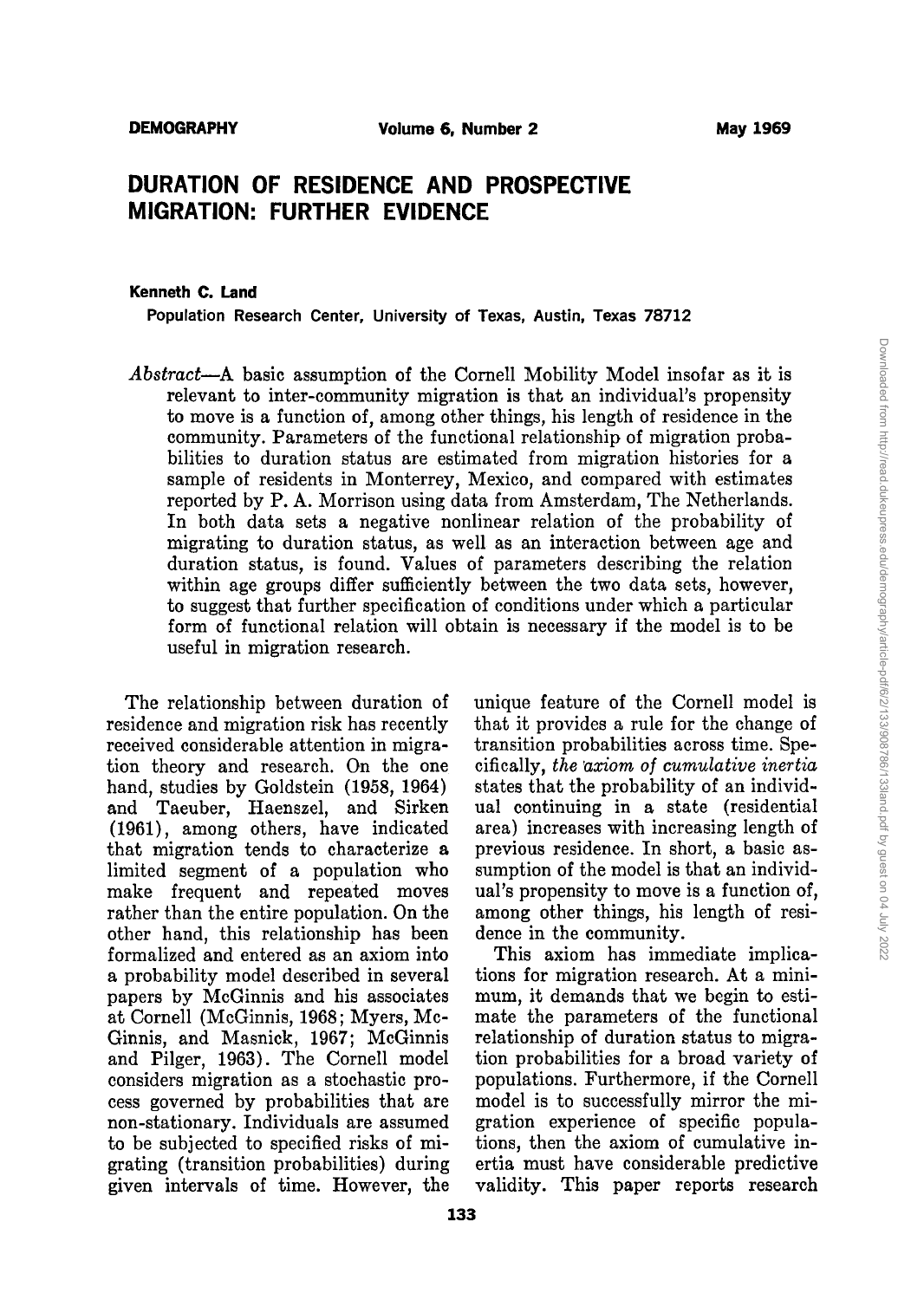# conducted to extend previous findings on the functional form and predictive valid-

ity of the axiom, Two efforts have been made to empirically specify such an axiom. The first is a preliminary assessment of the Cornell model conducted by Myers, McGinnis, and Masnick (1967). The data employed by the authors were the attendance records for about 1,700 high school students in Seattle, Washington. Mobility histories were inferred from the data by defining a move as a change in high school attendance area, It was found that, as duration of residence increased from one year to over nine years, the proportion of movers declined from .179 to .019 on the average for the years 1955, 1956, and 1957 (computed from Table 1).

A second and more comprehensive test of the basic assumption of the Cornell model is reported by Morrison (1967) using data from Amsterdam, The Netherlands. He began by specifying two primary variables of interest: (1) "duration status" or the cumulated length of time at any particular moment that a person has lived somewhere; and (2) the individual's prospective risk of leaving his community of residence or, in probabilistic terms, the proportion in a population who out-migrate during a specified interval of time. Furthermore, because of age differentials in probability of migration and the possibility of age interacting with duration of residence, Morrison (1967, p. 555) reduced the axiom of cumulative inertia to the following research hypothesis:

For a given interval of time and within specific age groups, the probability of an individual migrating diminishes as his duration status inereases.

## DEMOGRAPHIC AND ECOLOGICAL COMPARISONS, DATA, AND RESEARCH **DESIGN**

A major goal of the present paper is to replicate Morrison's researeh design as

#### DEMOGRAPHY, volume 6, number 2, May 1969

closely as possible and to compare the two sets of findings regarding the relationship of duration of residence to prospective migration, However, Morrison's sample was from Amsterdam, a metropolitan center of The Netherlands, while that of the present study is from Monterrey, a metropolitan center of Mexieo. (The Monterrey Mobility Study, from which the data analyzed here are drawn, has been described in detail by Balan, Balan, and Browning, n.d. All subsequent references to the characteristics of this sample will be taken from information reported by them.) Any attempt to make meaningful cross-national comparisons of migratory phenomena such as that proposed here must consider the implications of varying demographie and ecological characteristics of the national eontexts in which they take place. Comparisons can be meaningfully made on two levels: (1) in terms of the national contexts of the two studies, and (2) in terms of the specific metropolitan communities from which the samples were drawn.

Although it is not possible to delineate here all of the dimensions along which the populations of The Netherlands and Mexico differ, it is relevant to note the striking differences in population density of the two countries. First, in terms of the number of persons per square kilometer, the population of The Netherlands is approximately 19 times as dense as the population of Mexico (United Nations, 1963, Table l). Second, the mean distance from each of the sample cities to the three other largest cities in their respective countries is approximately 16 times larger for Monterrey than Amsterdam. (Distances were approximated from maps of each country.) The obvious implication of these facts is that migratory moves in Mexico, at least among the major points of population concentration, are likely to involve much larger distances than moves in The Netherlands. Finally, although The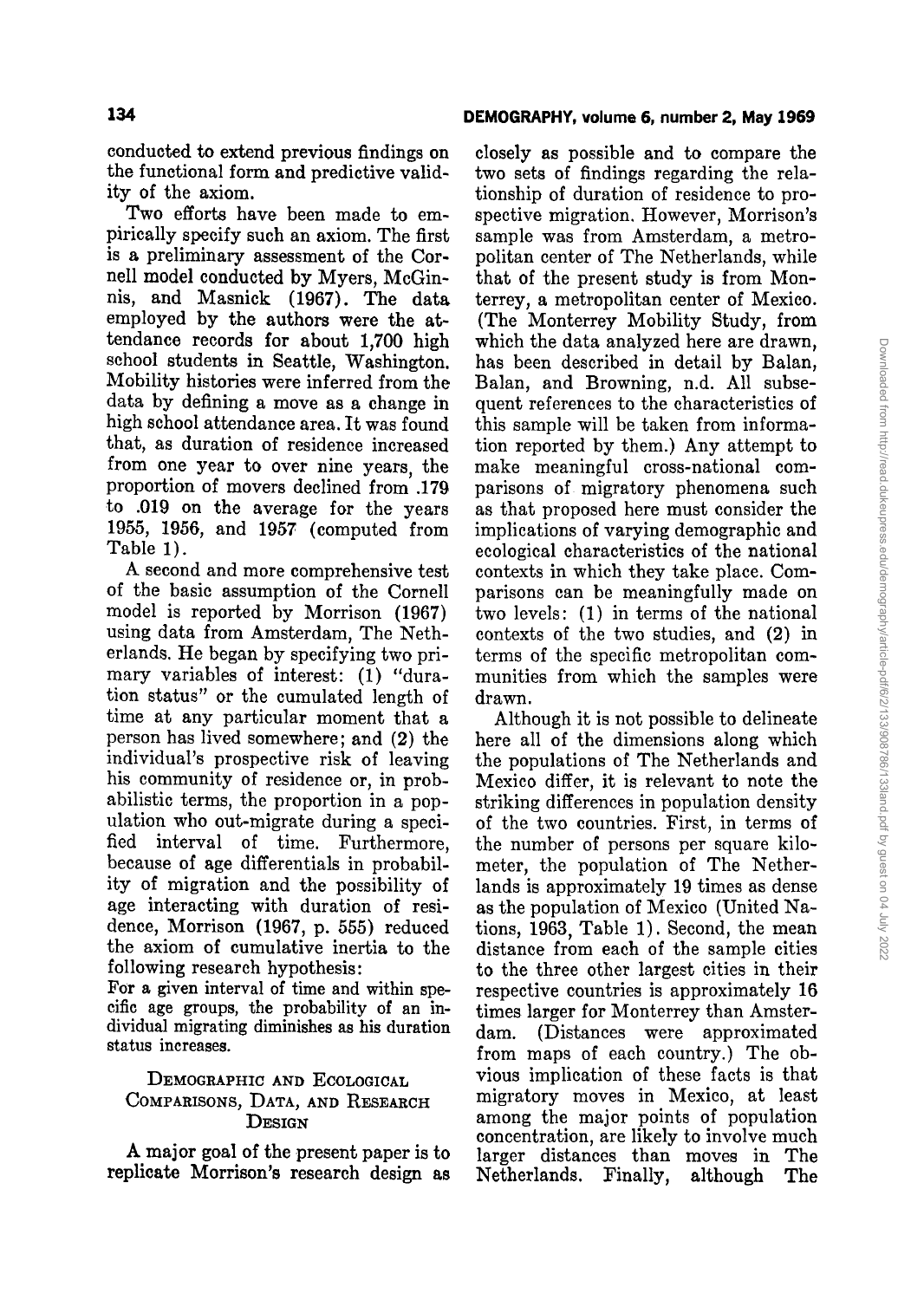#### **Duration of Residence and Prospective Migration 135**

|                                                                | Amsterdam |         | Monterrey |         |
|----------------------------------------------------------------|-----------|---------|-----------|---------|
| Item                                                           | 1947      | c. 1965 | $-1950$   | c. 1965 |
| Total population, number 803,847                               |           | 864,940 | 367,663   | 950,000 |
| Percentage distribution by age:                                |           |         |           |         |
| All ages                                                       | 100.0     | 100.0   | 100.0     | 100.0   |
| Under age $15 \cdot \cdot \cdot \cdot \cdot \cdot \cdot \cdot$ | 23.6      | 24.0    | 37.4      | 41.0    |
|                                                                | 69.4      | 64.8    | 59.3      | 55.8    |
| Ages 15 to $64$                                                |           |         |           |         |

TABLE 1.-Population and Age Composition of Amsterdam (Central City), The Netherlands, and Monterrey (Metropolitan Area), Mexico, *circa* 1950 and 1965

Sources: Amsterdam, 1947, from 1947 Census of Population, The Netherlands, and c. 1965, estimated population from Demographic Yearbook: 1966 and age distribution from 1960 Census of Population. Monterrey, 1950, from 1950 distribution from 1960 Census of Population. Monterrey, 1950, from 1950 Census of Population, Mexico, and c. 1965, mid-year population as estimated by Professor Madrigal of the Centro de Investigaciones Economicas de la Universidad de Nuevo Leon and age distribution from 1960 Census.

Netherlands was considerably more urbanized at both points in time, the population of Mexico was urbanizing at an appreciably more rapid pace in the decade from 1950 to 1960. (Specifically, the percent of the population of The Netherlands living in cities of 2,000 or more people was 72.6 and 75.7, *circa* 1947 and 1960, respectively, while the corresponding percentages for Mexico are 45.5 and 50.7. See Gibbs, 1961, Table 1.) Hence, the population of Mexico has recently experienced relatively more rural-urban movement than the population of The Netherlands.

Morrison's Dutch sampie was drawn in mid-1965 from two purposively-selected urban municipalities: (1) the eentral city of Amsterdam, a large city of about 865,000 inhabitants (see Table 1) and (2) Zeist, a small residential suburb of Amsterdam, with a population of about 50,000 (Morrison, 1967, p. 556). The sampie consisted of 5,000 members drawn from a population defined as native males who are heads of households. Since the dominant portion of this sampIe is from Amsterdam, it will hereafter be referred to as the Amsterdam sampie and cross-national comparisons will be made on the basis of the city of Amsterdam.

In comparison, the additional data for

the present study consist of a stratified random sampie of 1,640 cases from the Metropolitan Area of Monterrey, Mexico, which contains the municipalities of Monterrey, Santa Catarina, Garza, San Nichols, and Guadalupe with a total population at the time the sample was drawn of approximately 950,000 (see Table 1). It will hereafter be referred to as the Monterrey sampie. The universe of the Monterrey sampie consisted of the resident male population July-September, 1965, ages 21-60.

Unfortunately, a number of desired comparisons of the populations of Amsterdam and Monterrey were not available for this paper. (For example, we would have liked to have made a detailed comparison of the occupational structures of Amsterdam and Monterrey.) However, the age distributions depicted in Table 1 show that the population of Monterrey is markedly younger than the population of Amsterdam for both years of comparison. Furthermore, the pattern of change for Amsterdam between 1947 and 1960 was to an older age distribution, whereas the population of Monterrey moved to a younger distribution. Finally, the most dramatic differential change over the decade is the increase in total population. It is unfair to centrast the growth of the central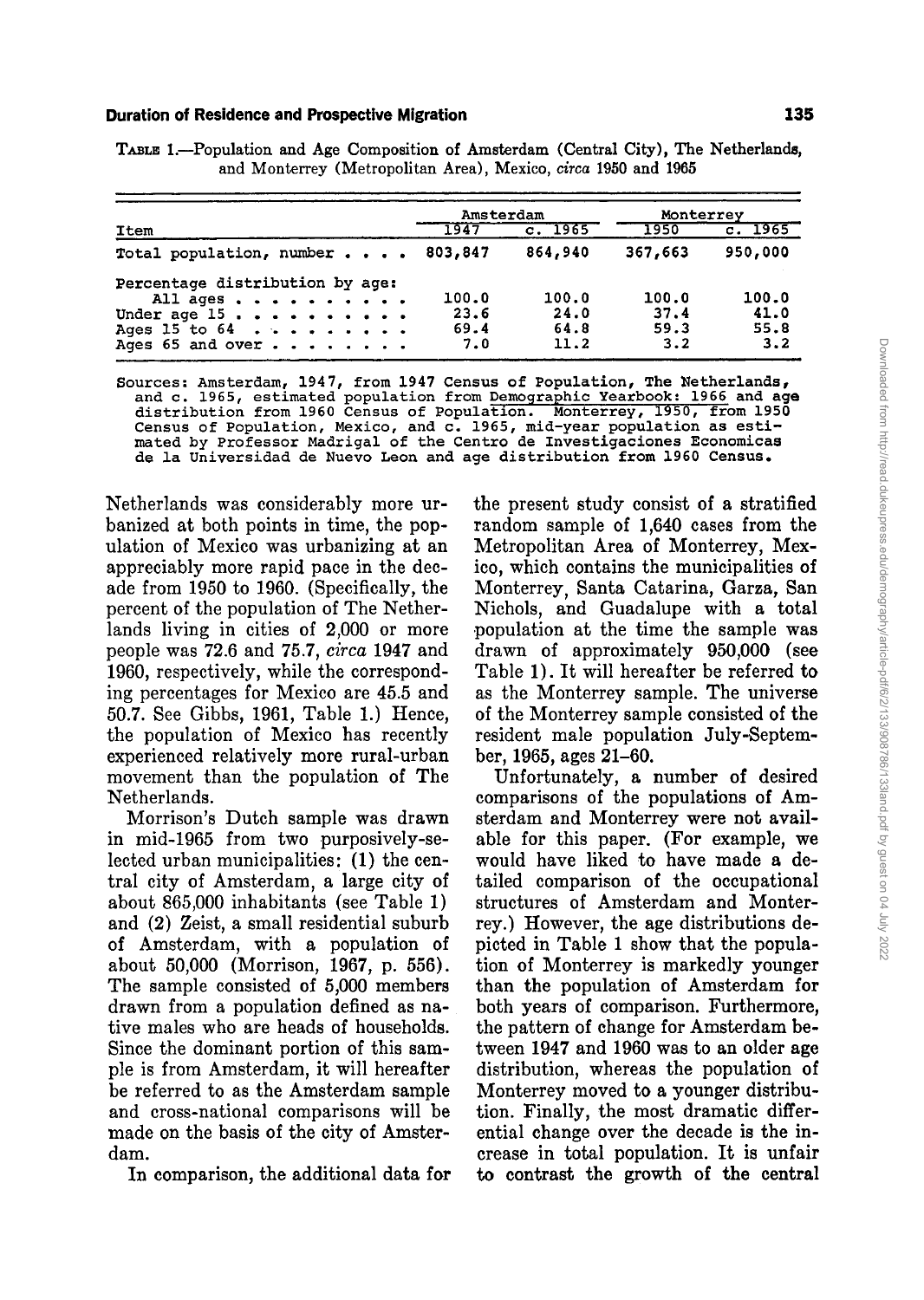## **DEMOGRAPHY. volume 6, number2, May 1969**

city of Amsterdam between 1947 and 1965 with the metropolitan growth of Monterrey between 1950 and 1965, but there is no question that the latter's rate of growth far exceeds that of the former.

The computation of non-stationary transition probabilities requires longitudinal data, preferably in the form of residential histories. Briefly, the data must provide the probability of moving for any particular duration status. For this purpose, Morrison (1967, p. 556) utilized data in the form of residential histories drawn from the population registration system of The Netherlands. The Dutch registration system consists of 1,009 local municipalities, each of which maintains a register of its current residents in the form of individual cards recording a number of facts about a resident, from which his entire residential history may be reconstructed.

On the other hand, the residential histories of the members of the Monterrey sample were recorded as a part of a complex interview schedule concerning the life history of each respondent. All communities in which the respondent had lived for six months or longer were recorded, beginning with his birth and continuing until the time of the interview. Also, information concerning the the states in which those communities were located as weIl as the length of time lived in each community was recorded.

A move in Morrison's study was defined as crossing the boundary of an economic-geographic region (Morrison, 1967, p. 556). There are 129 of these units in The Netherlands, each containing from one to twenty municipalities grouped on the basis of economic function and geographie contiguity.

In comparison, two definitions of a move are used in the present study in order to examine the effect of the size of this basic unit on the resulting migration probabilities. First, a move is defined as a change in *municipio* of residence, excluding those that make up the Metropolitan Area of Monterrey. The *municipio* is roughly comparable to the county in the United States. Second, a move is defined as crossing the boundary of a *zona,* 77 of which were delineated for Mexico. (The Comision Nacional de los Salarios Minimos under the direction of Gilberto Loyo originally established 111 *zonas* in Mexico. These were ranked on the basis of socio-eoonomic criteria by Stern (1967), and reduced from 111 to 77 for use with the Monterrey Mobility Study data. See Browning and Feindt, n.d.) The criteria for the establishment of these *zonas*—economic function and geographic contiguity-are similar to those utilized for the Dutch regions. However, because of the greater overall size of Mexico, the *municipios* are probably more comparable to the Dutch zones in terms of area than are the Mexican zones.

In summary, with regard to the definitions of the populations sampled, forms of protocols collected, and definitions of moves utilized, the Monterrey data provide an opportunity for replication not often found in social science investigations. On the other hand, the very important demographie and ecological differences between The Netherlands and Mexico make the duplication of the research a meaningful step in the specification of the relationship of duration of residence to prospective migration.

To establish the proportion of moves for each duration status it is necessary to begin counting moves made and the associated duration status at some point in each person's migration history. Morrison (1967, p. 557) began counting moves for his Amsterdam sample in the year 1950 and calculating duration status from the year 1940. In order to provide comparability, the same initial dates are utilized in the present study. Also, the terminal date for the migration histories is again mid-1965, the time of the Monterrey survey. As with Morrison's data, this choice of dates allows up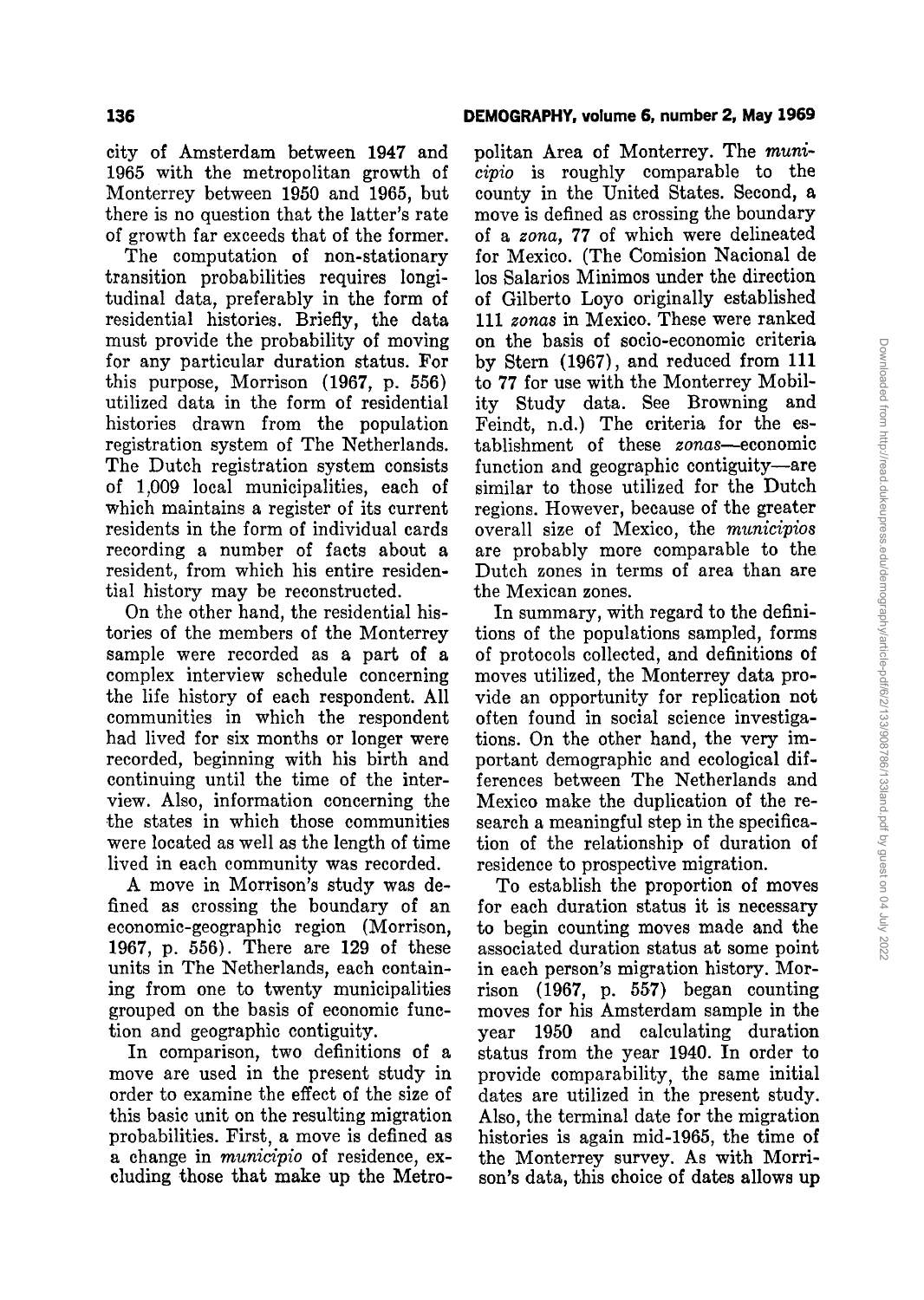## **Duration of Residence and Prospective Migration 137**

to 15.5 years of a migration career for each case in the sample, and a maximum possible duration status of 25 years. As an example, if an individual migrated in 1945 and 1951, both research designs would utilize only the latter move, and it would have been made after six years of residence.

The basic measure of migration probabilities is comparable in both studies. It is an *occurrence-iime index* based on two kinds of units: (1) moves made, and (2) intervals lived in a community by persons in the sampie. (A more extensive discussion of this research design is given in Morrison, 1969.) Morrison used a six-month interval whereas the present study utilizes a twelve-month interval. This is the only major difference in the research designs.

(Because of this difference in intervals of time, Morrison's semi-annual probabilities were doubled to give annual probabilities of moving comparable to those of the present study. The associated confidence intervals were adjusted accordingly. The reasoning for this adjustment is as folIows. The same number of moves would be counted regardless of whether the interval is six or twelve months. Hence, the numerators of the indexes are comparable. However, twice as many intervals are counted in the denominator when the intervals are six rather than twelve months. Hence, doubling the six month probabilities will yield the twelve month probabilities. Finally, because the Monterrey study did not record moves of less than six months, the estimates of risk of moving from this sampie are probably somewhat smaller than would be the ease if all "permanent" moves had been recorded. It is assumed, however, that the basic pattern of the probabilities is adequately represented by the data even though some specific estimates are affected by the recording procedure.)

Each residential history was broken down into these two units of occurrence and time. The first type of unit involves information about the number of moves made by an individual; the second standardizes this number by the total number of intervals of risk. At this point, the units were recombined over all members of the sampie into age- and duration-specific categories. This means that as an individual goes through his migration history from 1950 to 1965 he contributes successively to different age and duration status categories depending on his values on the two variables for each year in his migration record. The summation over the data for all migration histories yields two pieces of information: (l) the total number of intervals lived  $Y(i, j)$  and (2) the total number of moves made  $M(i, j)$  during the intervals, where the subscripts  $i$  and  $j$  cover the range of age and duration status, respectively. This leads to the definition of the age- and duration-specific probabilities of migration as:

$$
P(i, j) = \frac{M(i, j)}{Y(i, j)}
$$
 (1)

### FINDINGS

Table 2 shows the annual probabilities of migrating calculated in the above manner for the Monterrey sampie in comparison with the probabilities reported by Morrison for the Amsterdam sampie. (The probabilities reported in Table 2 for the Monterrey sampie were computed on the basis of moves defined as a change of *municipio.* The probabilities for moves defined as a change of *zona* are highly comparable. The *municipio* probabilities were chosen for comparison because of greater comparability of geographie size to the economicgeographie areas of The Netherlands.) Note that the data in Table 2 corroborate the two basic findings of previous research. That is, within specific age categories, the probability of migrating for the Monterrey sampie declines as duration status increases, and the exact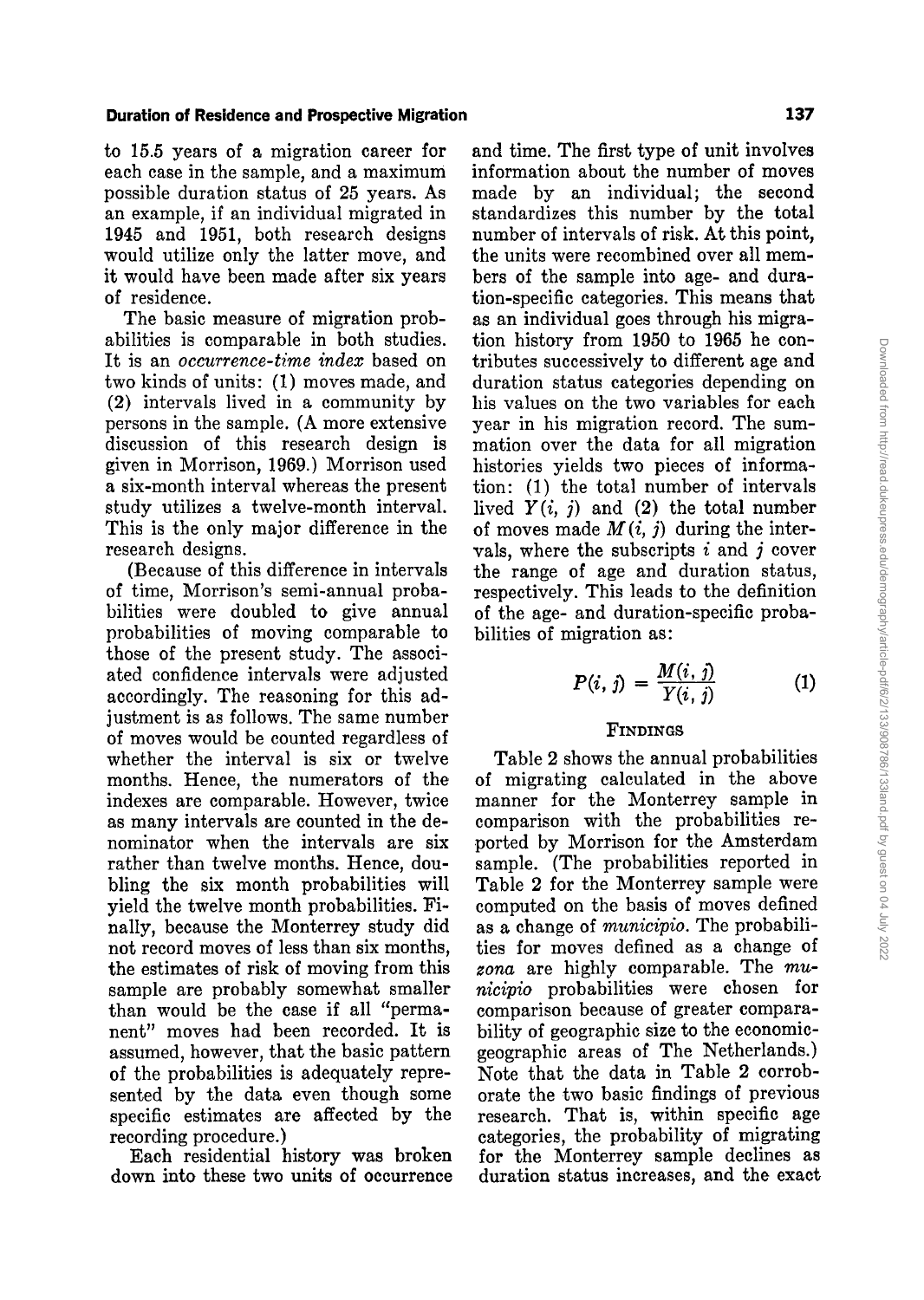| Dura-<br>tion,<br>years | Monterrey<br>ages<br>21 to 24 | Amsterdam<br>ages<br>18 to 24 | Monterrey<br>aqes<br>25 to 44 | Amsterdam<br>ages<br>25 to 44 | Monterrey<br>ages<br>45 to 60 | Amsterdam<br>ages<br>$45$ to $64$ |
|-------------------------|-------------------------------|-------------------------------|-------------------------------|-------------------------------|-------------------------------|-----------------------------------|
| $0 - 1$ .               | $.223 + .052$                 | .272+.034                     | .190+.032                     | .116+.021                     | $.087 + .052$                 | $.120+.023$                       |
| $1 - 2$ .               | $.096 + .041$                 | $.328 + .026$                 | $.131 + .030$                 | $.108 + .011$                 | $.058 + .045$                 | $.094 + .018$                     |
| $2 - 3$ .               | $.080 + .039$                 | $.236 + .035$                 | $.089 + .027$                 | $.108 + .012$                 | $.044 + .038$                 | $.076 + .018$                     |
| $3 - 4$ .               | $.048 + .032$                 | $.244 + .043$                 | $.044 + .019$                 | $.096 + .013$                 | $.027 + .030$                 | $.044 + .014$                     |
| $4 - 6$ .               | $.058 + .025$                 | $.174 + .030$                 | $.064 + .017$                 | $.090 + .008$                 | $.026 + .021$                 | $.038 + .008$                     |
| $6 - 8$ .               | $.044 + .023$                 | .106+.028                     | $.045 + .015$                 | $.080 + .008$                 | $.018 + .017$                 | $.036 + .008$                     |
| $8 - 10.$               | $.018 + .013$                 | $.122 + .004$                 | $.022 + .008$                 | $.068 + .010$                 | $.016 + .016$                 | $.044 + .009$                     |
| $10 - 15$               | $.039 + .012$                 | $.064 + .006$                 | $.026 + .005$                 | $.030 + .003$                 | $.025 + .010$                 | $.010+.001$                       |
| $15 - 20$               | $.034 + .011$                 | $.066 + .008$                 | $.027 + .006$                 | $.030 + .003$                 | $.020 + .007$                 | $.008 + .001$                     |
| $20 - 25$               | $.046 + .017$                 | $.080 + .013$                 | .023+.007                     | $.022 + .009$                 | $.011 + .005$                 | $.006 + .001$                     |

TABLE 2.-Annual Probabilities of Migrating, with Confidence Limits, for Males by Age and Residence Duration, for Monterrey *Municipio8* and Amsterdam Economic-geographic Areas

Note: Confidence limits set at the .95 level.

Sourees: Amsterdam data from Morrison, 1967, Table 1. Other data from records of Monterrey Mobility Study, Balan, Balan, and Browning, n.d.

form of the relationship differs from one age category to another. Thus, the axiom of cumulative inertia receives corroboration from the Monterrey sample, and age is seen to interact with duration status. Unfortunately, the size of the Monterrey sample does not allow an analysis of variance to test the significance of the interaction of age and duration status. However, the practical significance of the effect of age on migration probabilities is readily seen by a comparison of different age categories with the same duration status.

Although the main findings from the Monterrey data are similar to those for the Amsterdam data, there also are some differences which are of practical importance. First, concerning the relative decline in probability of migration with changing duration status, for the youngest age group, migration probability declines by a factor of about 4 for the Monterrey data and 3 for the Amsterdam sample when shortest and longest duration statuses are compared; in the 25-44 age group this factor is approximately 8 for the Monterrey sample and 5 for the Amsterdam data; for the oldest age category it is nearly 8 for the Monterrey sample and 20 for the Amsterdam data. In short, the sizes of the relative declines in migration risks for the two samples are most comparable for the two younger age groups and least comparable for the oldest age category.

A second set of deviations concerns those specific probabilities which are significantly different between the two samples, The probabilities for which the 0.95 confidence intervals of the Amsterdam and the Monterrey samples do not overlap have been underlined in Table 2. Although it is impossible to pin down the exact relationships in the present study, the differing demographie and ecological characteristics of the populations from which these two samples were drawn are probably relevant to these deviations. However, further cross-national comparisons of the relation of migration risks to residence duration are necessary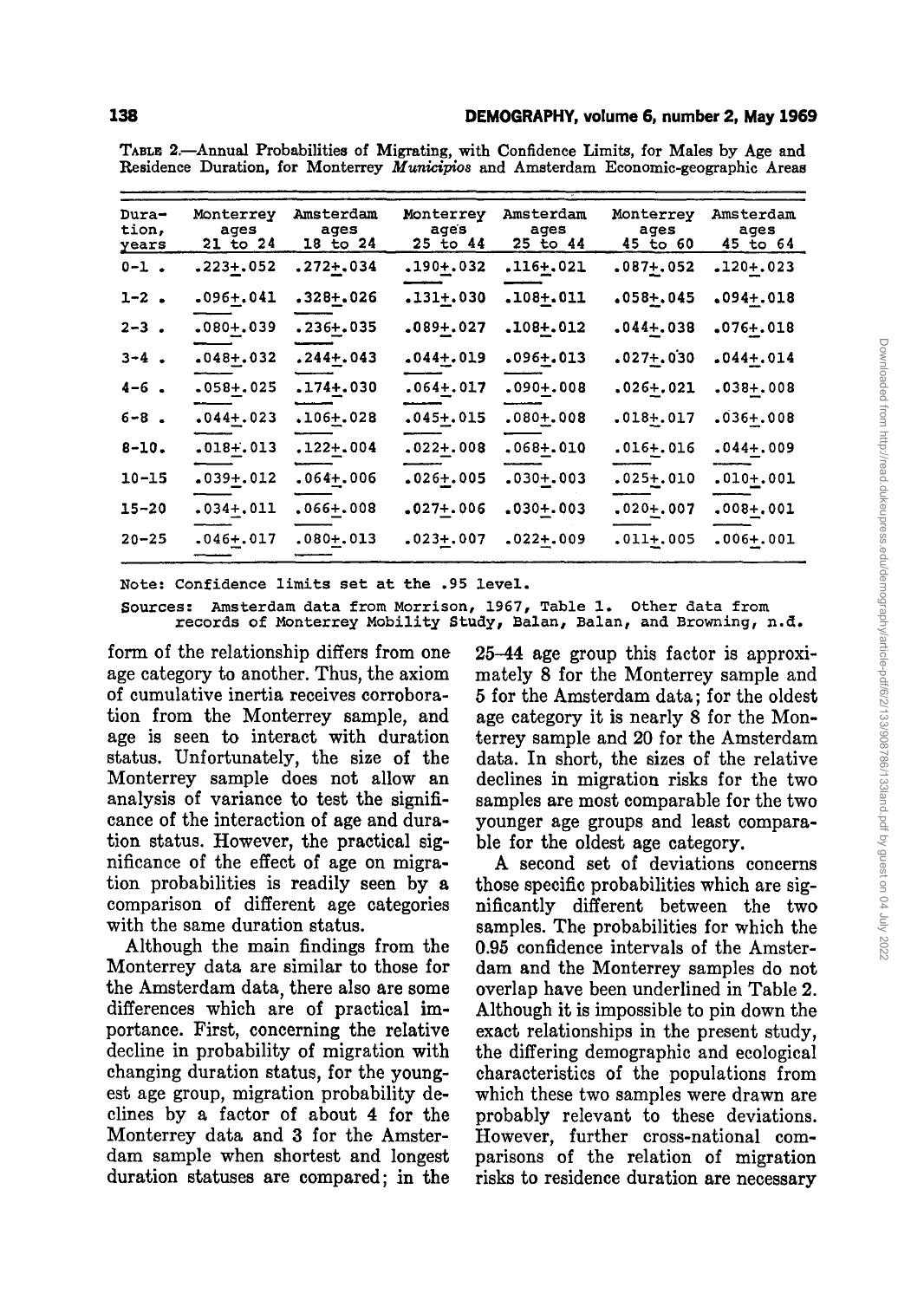#### Duration of Resldence and Prospeetive Migration

to determine the extent to which specific probabilities are affected by population eharaeteristies.

Turning to the pragmatic issue of transforming data on duration status into estimates of migration risk, the relationships shown in Table 2 have been summarized quantitatively in six regression equations of the form:

$$
Y = a + b_1 X + b_2 X^2, \t(2)
$$

where *Y* is the best estimate of the probability of migrating on the basis of X, the logarithm of duration status in months (Morrison, 1967, p. 560). The parameters  $a, b_1$ , and  $b_2$  have been estimated for eaeh age interval for both the Amsterdam and Monterrey samples, and Table 3 gives the fitted polynomials.

TABLE 3.-Age-specific Regressions of Probability of Migrating on Duration Status for Monterrey (MON) and Amsterdam (AMS)

| Location<br>and age |            | Equation, $Y =$             |  |  |
|---------------------|------------|-----------------------------|--|--|
|                     | MON, 21-24 | $.5048 - .1960x + .0203x^2$ |  |  |
|                     | AMS, 18-24 | $.2961 + .0277X - .0133x^2$ |  |  |
|                     | MON, 25-44 | $.3844 - .1244x + .0106x^2$ |  |  |
|                     | AMS, 25-44 | $.0709 + .0409X - .0091X^2$ |  |  |
|                     | MON, 45-60 | $.1742 - .0565X + .0050x^2$ |  |  |
|                     | AMS, 45-64 | $.1922 - .0405X + .0012X^2$ |  |  |

Note: Computed from probabilities in Table 2. Y is the probability of migrating; X the 10garithm of duration status in months.

These equations summarize the relationships found in both sets of data. It can be seen from Table 3 that the equations for the two samples are most comparable for the oldest age interval. On the other hand, the equations for the youngest and the 25-44 age intervals are quite different for the two samples. Specifically, the regression constant is larger for the Monterrey data for both age intervals, and also the Initial drop in probability of migrating due to the  $X$  component of the regression equations is greater than in the comparable Amsterdam equations. In brief, these equations indicate that the functional relationship of migration risk to duration status is nonlinear. On the basis of these two samples, we conclude that the absolute values of the regression coefficients may vary eonsiderably across populations. That is, not only the regression constants but also the regression slope coefficients may differ according to the characteristics of the populations studied.

#### **DISCUSSION**

The research reported in this paper corroborates previously reported findings on the negative nonlinear relation of duration status to the prospective probability of migration. Furthermore, the comparisons provided through a replication of previous research give some indication of the cross-national variability of the functional form of the relationship of duration status to migration risk. The findings of this research are also of importance to the evaluation of the Cornell model. They demonstrate, for example, that there may exist a functional relationship of migration probability and duration of residence which holds across populations with very different ecological and demographic characteristics. However, this functional relationship may be altered considerably by other factors which vary for different populations. Hence, the exact form of the axiom that is assumed in simulation studies of the migratory experience of real populations should be adapted to such varying population characteristics.

### **ACKNOWLEDGMENTS**

This is a revised form of a paper presented at the Annual Meetings of the Population Association of America, Boston, April, 1968. The research was supported by a Summer Research Grant in Middle American Demography from the Population Research Center of the Uni-